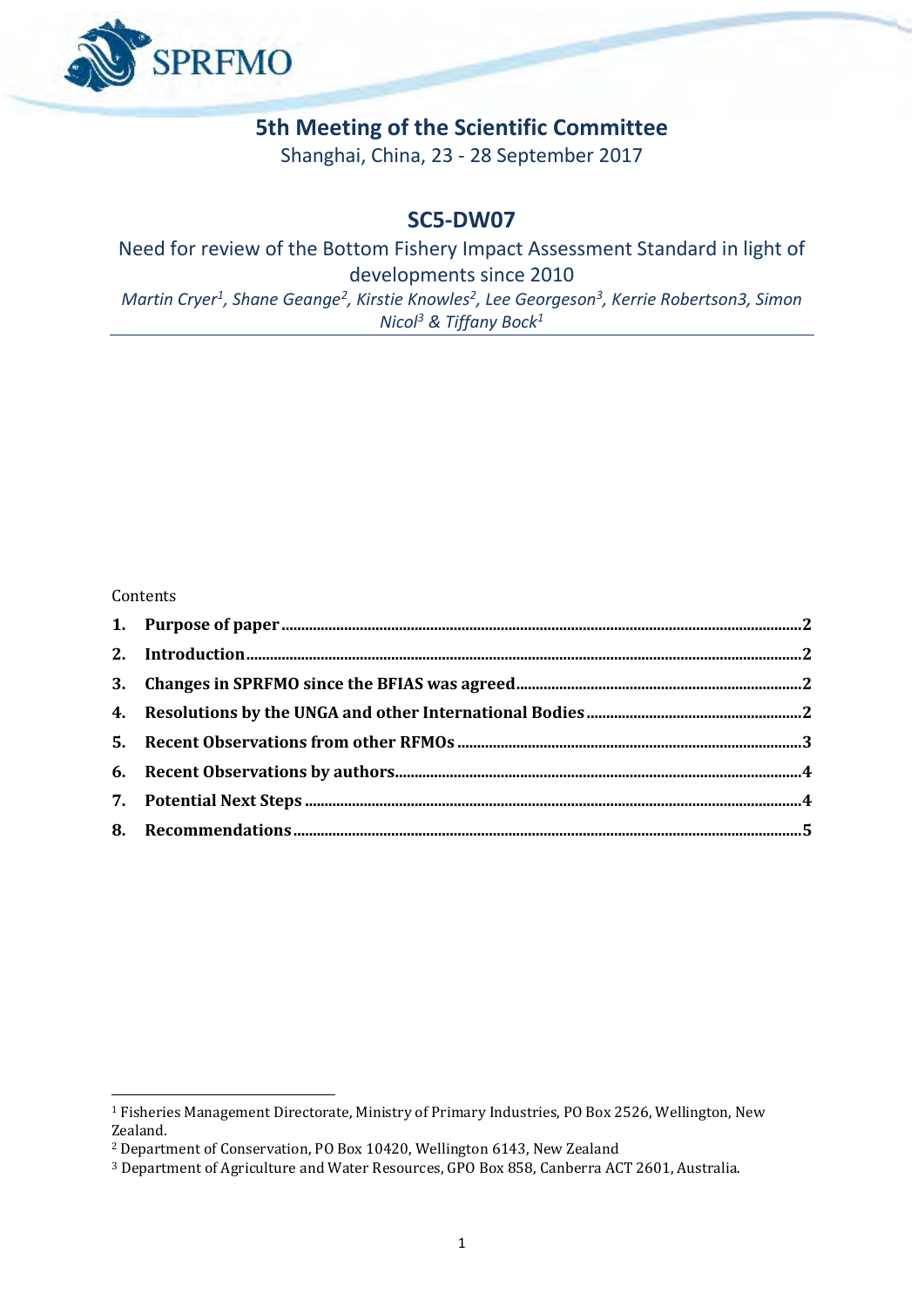## 1. Purpose of paper

This paper provides for the Scientific Committee's consideration an examination of the Bottom Fishing Impact Assessment Standard (BFIAS) in the SPRFMO Convention Area. It identifies criteria that may need clarification and proposes potential revisions.

## <span id="page-1-0"></span>2. Introduction

The 3rd Session of the Preparatory Conference adopted the [Bottom Fishery Impact Assessment](http://www.sprfmo.int/assets/Meetings/Meetings-before-2013/Scientific-Working-Group/SWG-06-2008/a-Miscellaneous-Documents/SPRFMO-Bottom-Fishing-Impact-Assessment-Standardagreed-Vanuatu-Fri23Sep2011-1140am.pdf)  [Standard](http://www.sprfmo.int/assets/Meetings/Meetings-before-2013/Scientific-Working-Group/SWG-06-2008/a-Miscellaneous-Documents/SPRFMO-Bottom-Fishing-Impact-Assessment-Standardagreed-Vanuatu-Fri23Sep2011-1140am.pdf) in February 2012. The current BFIA Standard was based on an interim approach.

Australia and New Zealand suggest that there is merit in reviewing and revising, as necessary, the existing BFIAS to reflect new measures (see section 3), mechanisms (see SC5 paper updating progress on revised bottom fishing CMM) and terminology now used in SPRFMO. Ideally, any revisions made to the BFIAS could be made relatively timeless so that BFIAS doesn't need to be continually updated. However as a matter of good practice, the SC could seek to review the BFIAS every five years to identify any improvements to the BFIAS taking into account best practice or other information.

The BFIAS should reflect the FAO Deep Sea Guidelines (2008), tailored as necessary for SPRFMO

### <span id="page-1-1"></span>3. Changes in SPRFMO since the BFIAS was agreed

The BFIAS was adopted prior to the entry into force of the SPRFMO Convention and its CMMs. Since then, SPRFMO has developed a fully formed, well-functioning RFMO with a number of measures in place which aid in achieving the objectives of the Convention.

These new measures include:

- CMM 02 on Standards for the Collection, Reporting, Verification and Exchange of Data: established in 2013.
- CMM 08 for Gillnets in the SPRFMO Convention Area: established in 2013.
- CMM 03 for the Management of Bottom Fishing in the SPRFMO Convention Area: established in 2014.
- CMM 09 for Minimising Bycatch of Seabirds in the SPRFMO Convention Area: established in 2014.
- CMM 13 for the Management of New and Exploratory Fisheries in the SPRFMO Convention Area: established in 2016.

### <span id="page-1-2"></span>4. Resolutions by the UNGA and other International Bodies

Resolutions of the United Nations General Assembly have been influential in shaping bottom fishing policy and implementation in RFMOs, both with respect to management of deep-sea stocks and the prevention of significant adverse impacts on vulnerable marine ecosystems.

Beginning with Resolution 61/105 in 2006, the UN General Assembly called on States and RFMOs to take action with the respect to the management of bottom fisheries, emphasising the importance of, *inter alia,* conducting impact assessments, consistent with the FAO Deep Sea Guidelines, to determine whether bottom fishing activities would have significant adverse impacts on VMEs, and ensure effective management to prevent such impacts, or else prohibit the activity;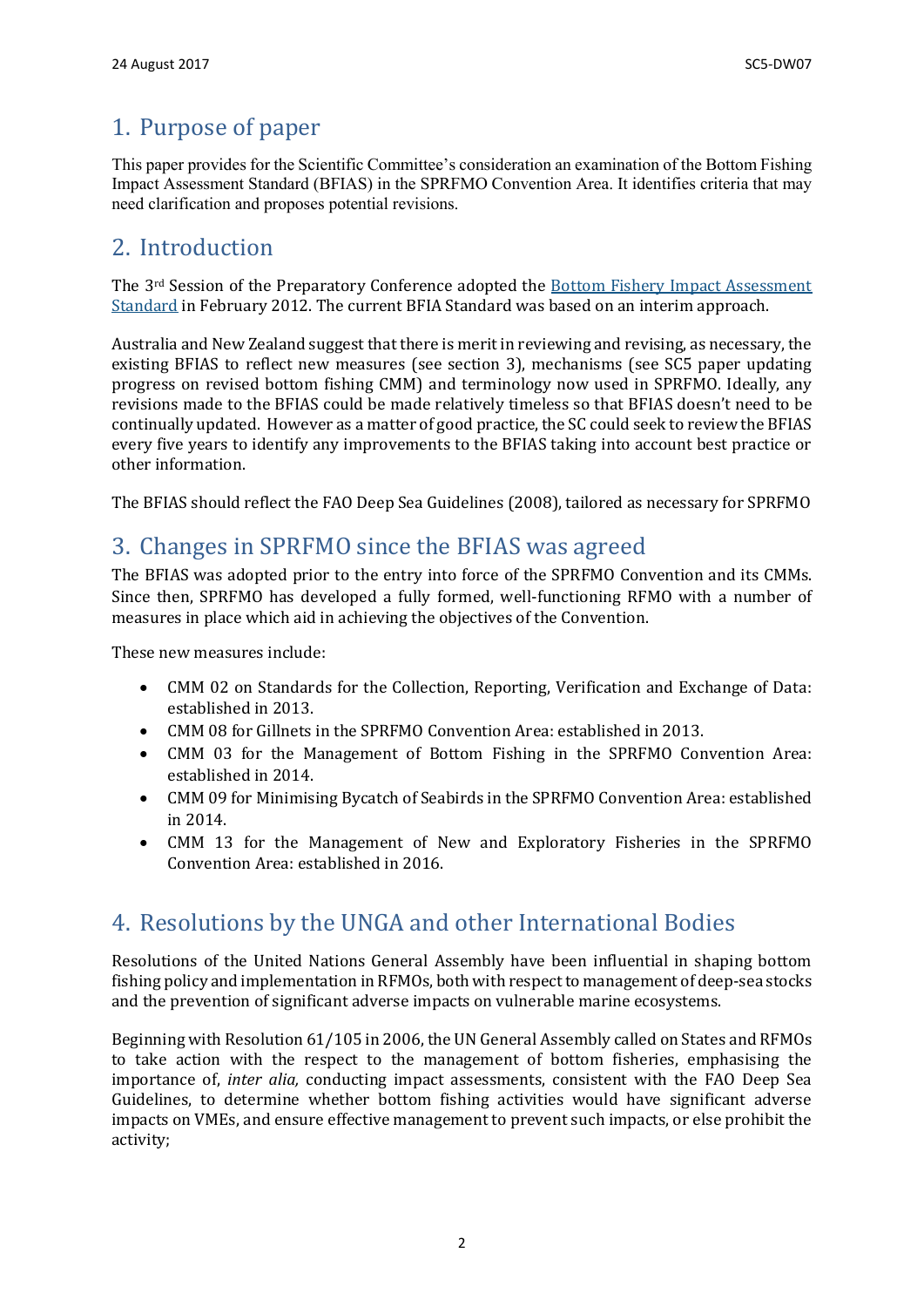This is further reinforced through subsequent Resolutions, including Resolution 64/72 in 2009, Resolution 66/68 and Resolution 71/123 of 2016. The latter two resolutions strongly emphasise the importance of strengthening procedures for carrying out, reviewing and evaluating impact assessments, as well as taking into account individual collective and cumulative impacts.

# <span id="page-2-0"></span>5. Recent Observations from other RFMOs

The Scientific Committee of the Southern Indian Ocean Fisheries Agreement has recently reviewed BFIASs as part of its work to establish such a standard, including the existing SPRFMO BFIAS. Key points arising from that review of the SPRFMO BFIAS include:

- **A lack of clarity on the different requirements for a Bottom Fishing Impact Assessment that assesses past, agreed or future footprint:** elements of the text oscillate between past and future. A template for BFIA could remove this ambiguity. A template for updating a BFIA on the basis of changes to fishing – gear, location, species, catch totals and/or on new knowledge relating to VMEs would also aid adherence to the standard.
- **There is a lack of clarity between the intent of a Bottom Fishing Impact Assessment and its relationship to other mechanisms:** in its current form, the intent of the BFIAS is to assess risk to VMEs *and* deep sea fish stocks from bottom fishing. However, there is no explicit mechanism in the BFIAS for assigning risk to deep sea fish stocks, other than limited reference that bottom fishery impact assessments should contain information from stock assessments or other sources about the status of deep sea fish stocks.
- **There is a high level of duplication and other RFMO products:** There is a high level of overlap between components that the BFIAS requires and other mechanisms, including the annual national reports.
- **There are ongoing difficulties arising from subjectivity in the interpretation of the definitions of SAIs and VMEs:** Is the main intent of the Bottom Fishing Impact Assessments to provide assessment of the impact of different gears on predominantly benthic organisms? Interested stakeholders may need to state their understanding of these terms in the context of the intent of the BFIA and the relevant questions of scale. It would be advantageous if the BFIAS provided guidance on scale.
- **Cumulative impact:** little guidance given on how to assess cumulative impact and risk.
- **There is potential for a lack of equivalence in risk scores:** For example, a Medium risk is defined as being where the impact could have an influence on the environment, which will require active modification of the management approach and/or mitigation. Stocks subjected to targeted fishing could also be classified as medium risk. Are these risks equivalent? The BFIAS provides no guidance on this issue.
- <span id="page-2-1"></span>- **There are a number of pieces of information that are not collected on a routine basis that are identified in the BFIAS**
	- o detailed fishing plan
	- o Intended period and duration of fishing
	- Estimated discard quantities by target and bycatch  $-$  likely not available for footprint assessment – needs some means to qualify / estimate and a commitment to record this in the future.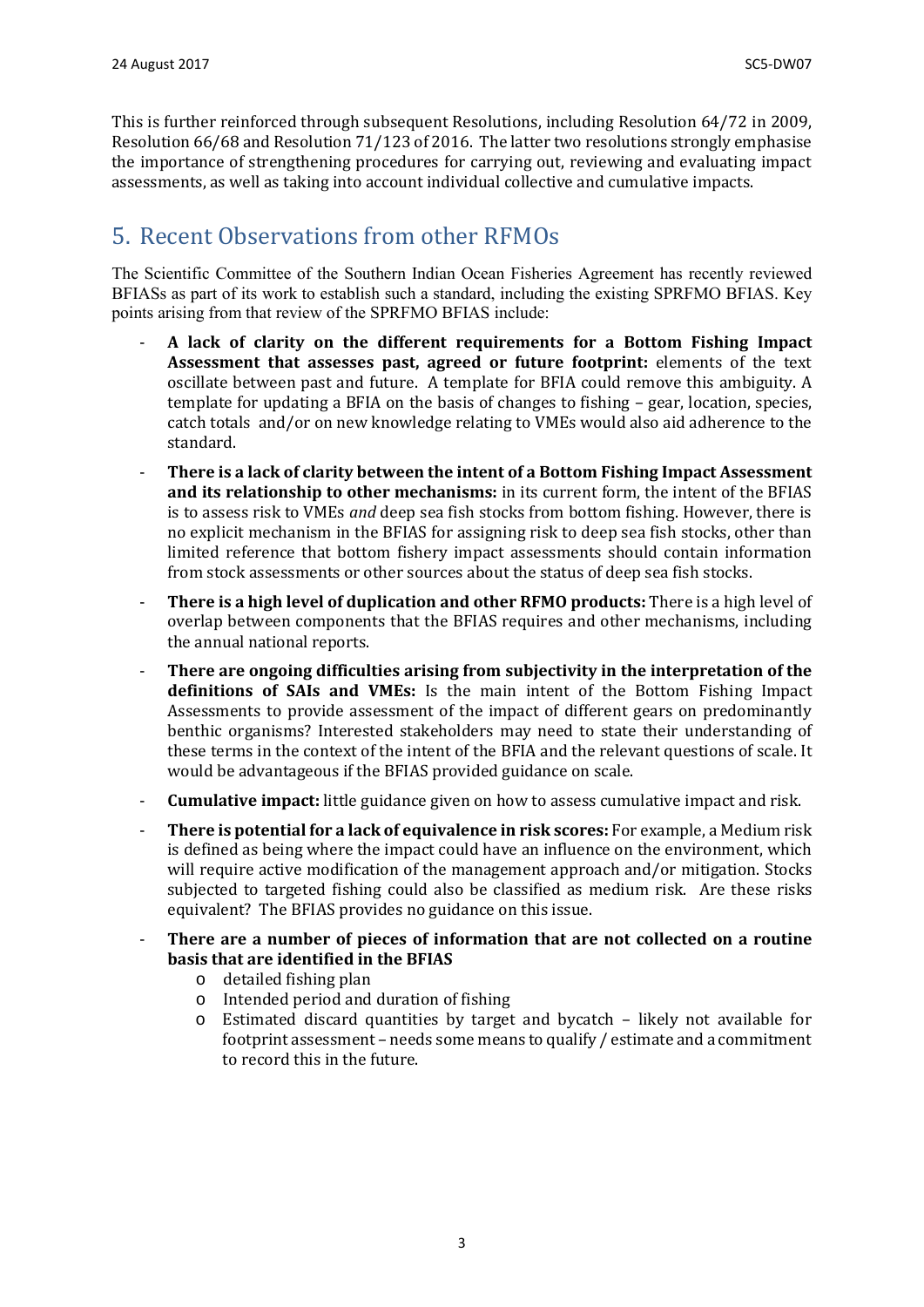## 6. Recent Observations by authors

The current BFIAS includes the following ambiguities:

- Uncertainty around the meaning and intended interpretation of Significant Adverse Impacts and VME, especially with regard to issues of scale.
- There is little guidance on the unit of analysis for VME impact assessments (e.g., as a group, as communities or functional groups, as individual taxa, as meta-populations) (see paras 14 and 15 of FAO Guidelines).
- There is no working definition of 'fishery' in section 5 of the BFIAS (nor in the SPRFMO convention or FAO text), complicating analyses of the potential impacts of a fishery or fisheries.
- More clarity is probably required around the definition of bottom trawling; it should probably include trawling for bentho-pelagic species like alfonsinos using midwater trawls because such gear is likely to contact the seafloor during normal operations (see FAO Guidelines para 8)
- More guidance may be required for protocols for encounters with VMEs (see para 74 (ii) of the FAO Guidelines).
- There is little guidance on the information required on the status/assessment of nontarget bycatch, especially low productivity, rare, endemic, or vulnerable species.
- There is little guidance on what review processes are required (see paras 75-80 of FAO guidelines) – including major reviews, regular 'tweaks' and encounter protocol reviews.

Potential Gaps in current BFIAS:

- Options for BFIAs (individual, combined/collective, updating previous/existing BFIAs) and process for managing (e.g. forwarding to SC or secretariat?)
- Bottom fishing impacts to reflect recent risk assessment work (e.g. Sharp et al 2017, Pitcher et al 2017).
- Exploratory fisheries– to reflect fishing outside footprint or in area not fished for more than 10 years
- Sections on VMEs and spatial management may need to be re-written to adopt the current processes being used by Australia and New Zealand using spatial decision-support software as "best practice".
- VME taxa could be updated to include CCAMLR definitions as well.
- VME taxa used in predictive modelling should be broader than those that are retained by bottom fishing gear and currently used in encounter protocols.

# <span id="page-3-0"></span>7. Potential Next Steps

Form an intersessional working group to:

- 1. Provide a full critique of the current BFIAS and its currency given new developments in demersal fisheries management for consideration by the Scientific Committee in 2018.
- <span id="page-3-1"></span>2. Prepare a revised and updated BFIAS (if required) for agreement no later than the SC's meeting in 2019.